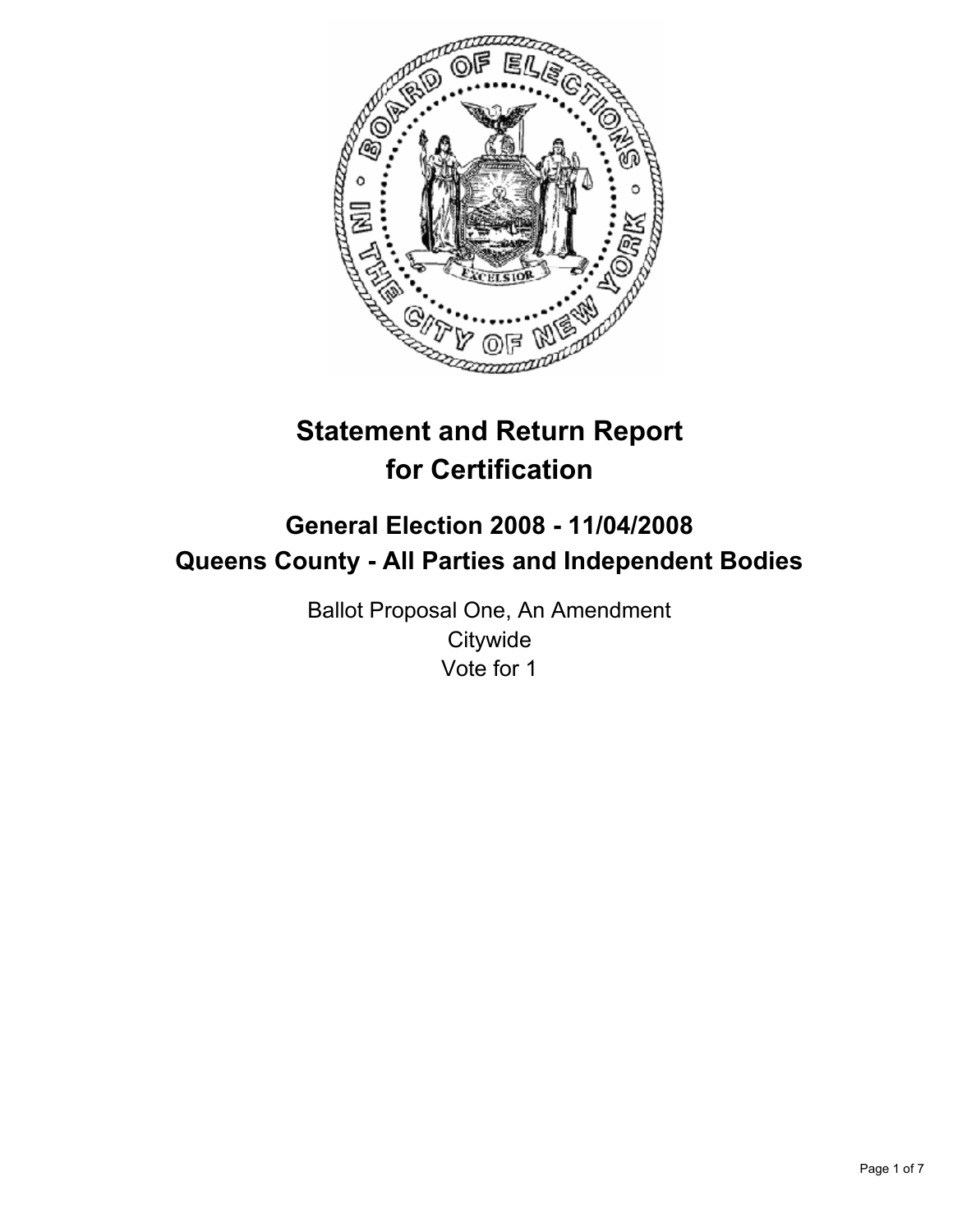

| PUBLIC COUNTER       | 22,583 |
|----------------------|--------|
| <b>EMERGENCY</b>     | 27     |
| ABSENTEE/MILITARY    | 575    |
| <b>AFFIDAVIT</b>     | 819    |
| <b>Total Ballots</b> | 24,140 |
| <b>YES</b>           | 2,415  |
| <b>NO</b>            | 655    |
| <b>Total Votes</b>   | 3,070  |
| Unrecorded           | 21,070 |

## **Assembly District 23**

| PUBLIC COUNTER       | 38,324 |
|----------------------|--------|
| <b>EMERGENCY</b>     | 18     |
| ABSENTEE/MILITARY    | 1,227  |
| <b>AFFIDAVIT</b>     | 1,387  |
| <b>Total Ballots</b> | 41,223 |
| <b>YES</b>           | 7,285  |
| <b>NO</b>            | 1,988  |
| <b>Total Votes</b>   | 9,273  |
| Unrecorded           | 31,950 |

#### **Assembly District 24**

| PUBLIC COUNTER       | 42,633 |
|----------------------|--------|
| <b>EMERGENCY</b>     | 497    |
| ABSENTEE/MILITARY    | 1,370  |
| <b>AFFIDAVIT</b>     | 1,031  |
| <b>Total Ballots</b> | 45,826 |
| <b>YES</b>           | 9,216  |
| <b>NO</b>            | 2,453  |
| <b>Total Votes</b>   | 11,669 |
| Unrecorded           | 34,157 |

| <b>PUBLIC COUNTER</b> | 29,859 |
|-----------------------|--------|
| <b>EMERGENCY</b>      | 281    |
| ABSENTEE/MILITARY     | 777    |
| AFFIDAVIT             | 1,011  |
| <b>Total Ballots</b>  | 32,189 |
| <b>YES</b>            | 4,673  |
| <b>NO</b>             | 1,204  |
| <b>Total Votes</b>    | 5,877  |
| Unrecorded            | 26,312 |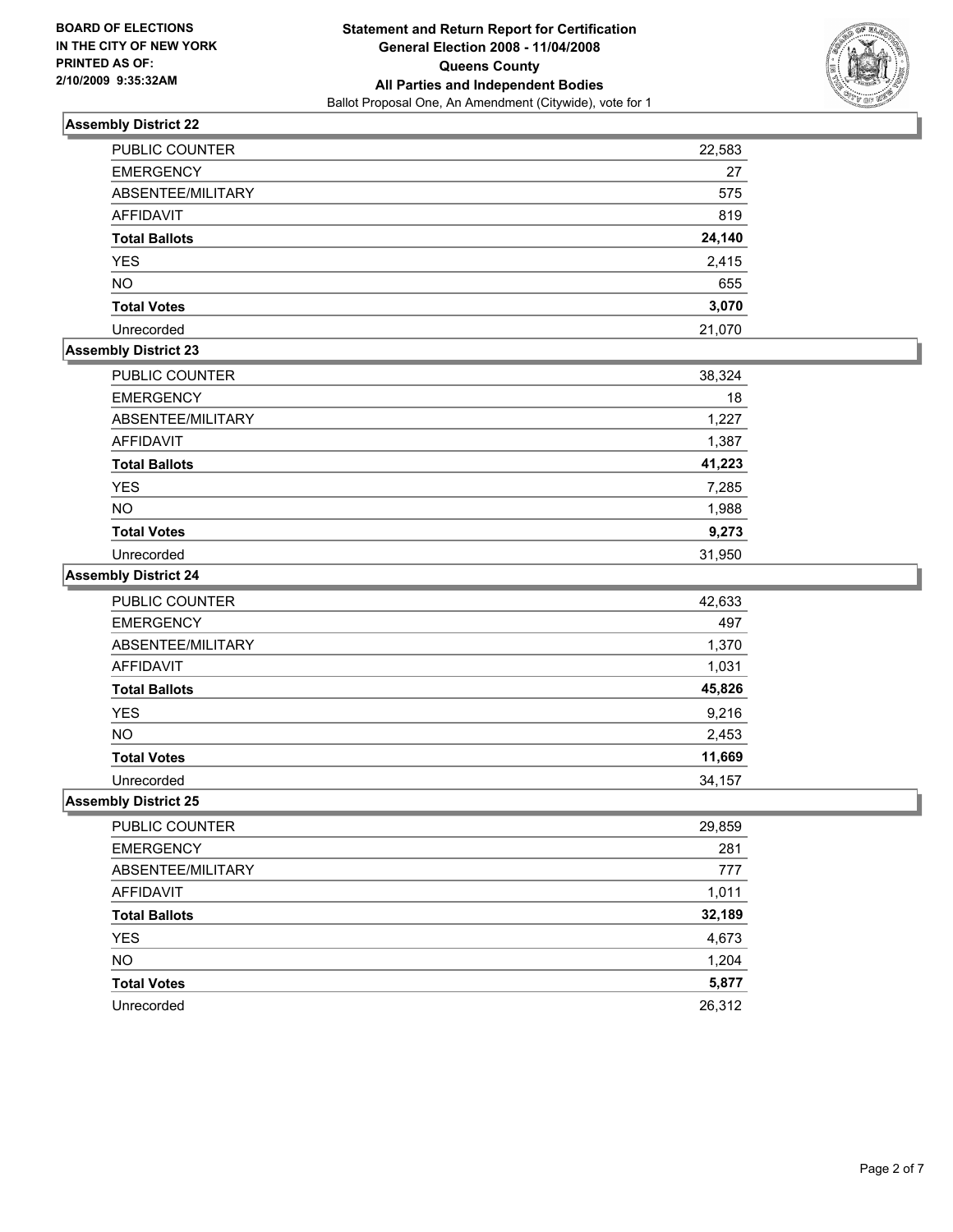

| PUBLIC COUNTER       | 43,080 |
|----------------------|--------|
| <b>EMERGENCY</b>     | 236    |
| ABSENTEE/MILITARY    | 1,495  |
| <b>AFFIDAVIT</b>     | 950    |
| <b>Total Ballots</b> | 45,981 |
| <b>YES</b>           | 9,498  |
| <b>NO</b>            | 2,445  |
| <b>Total Votes</b>   | 11,943 |
| Unrecorded           | 34,038 |

## **Assembly District 27**

| PUBLIC COUNTER       | 33,731 |
|----------------------|--------|
| <b>EMERGENCY</b>     | 148    |
| ABSENTEE/MILITARY    | 992    |
| <b>AFFIDAVIT</b>     | 1,164  |
| <b>Total Ballots</b> | 36,543 |
| <b>YES</b>           | 5,476  |
| <b>NO</b>            | 1,621  |
| <b>Total Votes</b>   | 7,097  |
| Unrecorded           | 29,446 |

#### **Assembly District 28**

| PUBLIC COUNTER       | 40,523 |
|----------------------|--------|
| <b>EMERGENCY</b>     | 56     |
| ABSENTEE/MILITARY    | 1,561  |
| <b>AFFIDAVIT</b>     | 1,178  |
| <b>Total Ballots</b> | 43,793 |
| YES                  | 8,569  |
| <b>NO</b>            | 2,035  |
| <b>Total Votes</b>   | 10,604 |
| Unrecorded           | 33,189 |

| <b>PUBLIC COUNTER</b> | 40,927 |
|-----------------------|--------|
| <b>EMERGENCY</b>      |        |
| ABSENTEE/MILITARY     | 1,067  |
| AFFIDAVIT             | 1,505  |
| <b>Total Ballots</b>  | 43,599 |
| <b>YES</b>            | 3,427  |
| <b>NO</b>             | 943    |
| <b>Total Votes</b>    | 4,370  |
| Unrecorded            | 39,229 |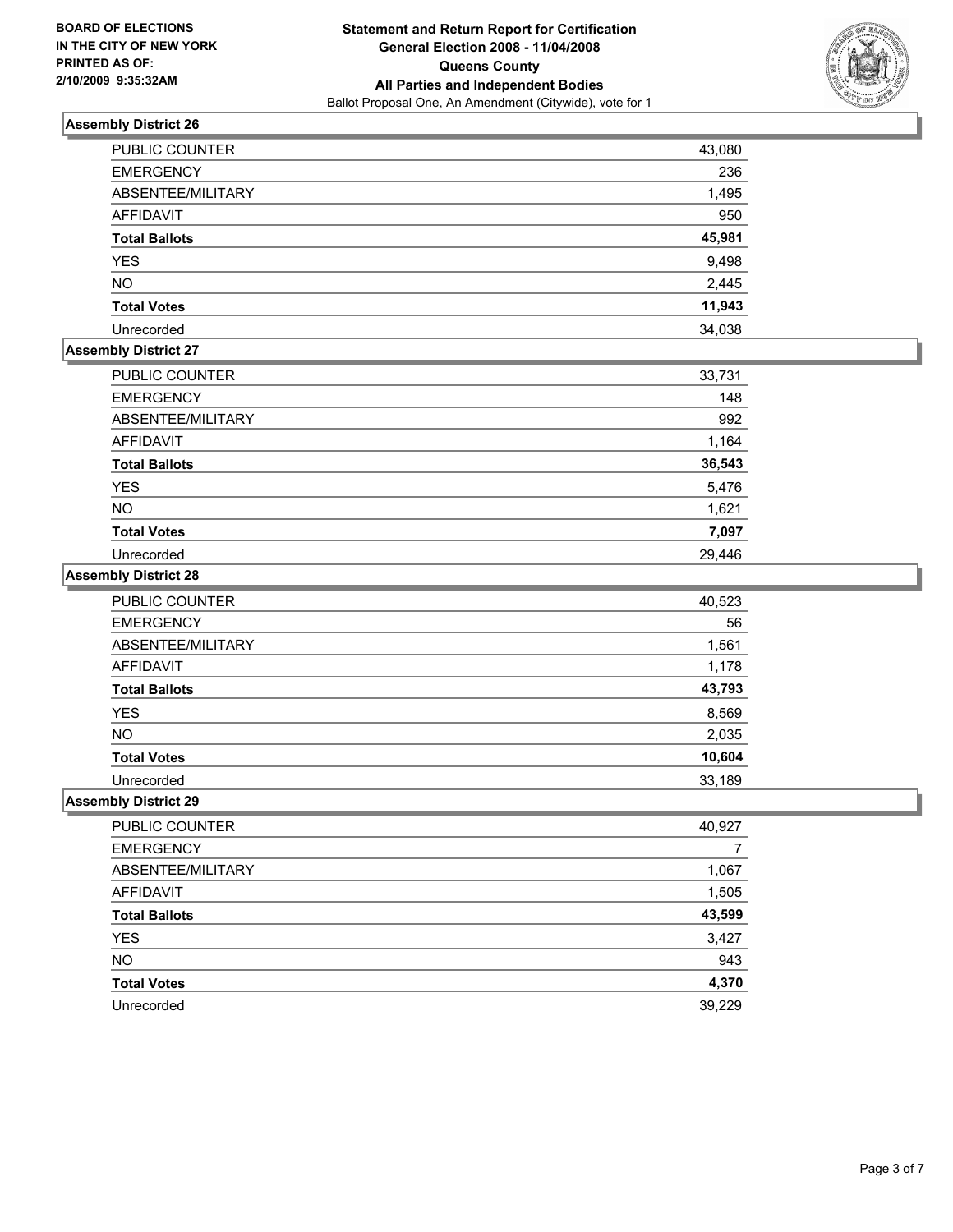

| <b>PUBLIC COUNTER</b> | 32,460 |
|-----------------------|--------|
| <b>EMERGENCY</b>      | 67     |
| ABSENTEE/MILITARY     | 721    |
| <b>AFFIDAVIT</b>      | 1,064  |
| <b>Total Ballots</b>  | 34,589 |
| <b>YES</b>            | 4,785  |
| <b>NO</b>             | 1,430  |
| <b>Total Votes</b>    | 6,215  |
| Unrecorded            | 28,374 |

## **Assembly District 31**

| <b>PUBLIC COUNTER</b> | 35,456 |
|-----------------------|--------|
| <b>EMERGENCY</b>      | 231    |
| ABSENTEE/MILITARY     | 907    |
| AFFIDAVIT             | 1,741  |
| <b>Total Ballots</b>  | 38,440 |
| <b>YES</b>            | 2,769  |
| <b>NO</b>             | 820    |
| <b>Total Votes</b>    | 3,589  |
| Unrecorded            | 34,851 |

#### **Assembly District 32**

| PUBLIC COUNTER       | 38,530 |
|----------------------|--------|
| <b>EMERGENCY</b>     | 52     |
| ABSENTEE/MILITARY    | 717    |
| <b>AFFIDAVIT</b>     | 1,800  |
| <b>Total Ballots</b> | 41,169 |
| YES                  | 2,811  |
| <b>NO</b>            | 925    |
| <b>Total Votes</b>   | 3,736  |
| Unrecorded           | 37,433 |

| PUBLIC COUNTER       | 43,260 |
|----------------------|--------|
| <b>EMERGENCY</b>     | 145    |
| ABSENTEE/MILITARY    | 1,006  |
| <b>AFFIDAVIT</b>     | 1,498  |
| <b>Total Ballots</b> | 46,024 |
| <b>YES</b>           | 4,617  |
| <b>NO</b>            | 1,315  |
| <b>Total Votes</b>   | 5,932  |
| Unrecorded           | 40,092 |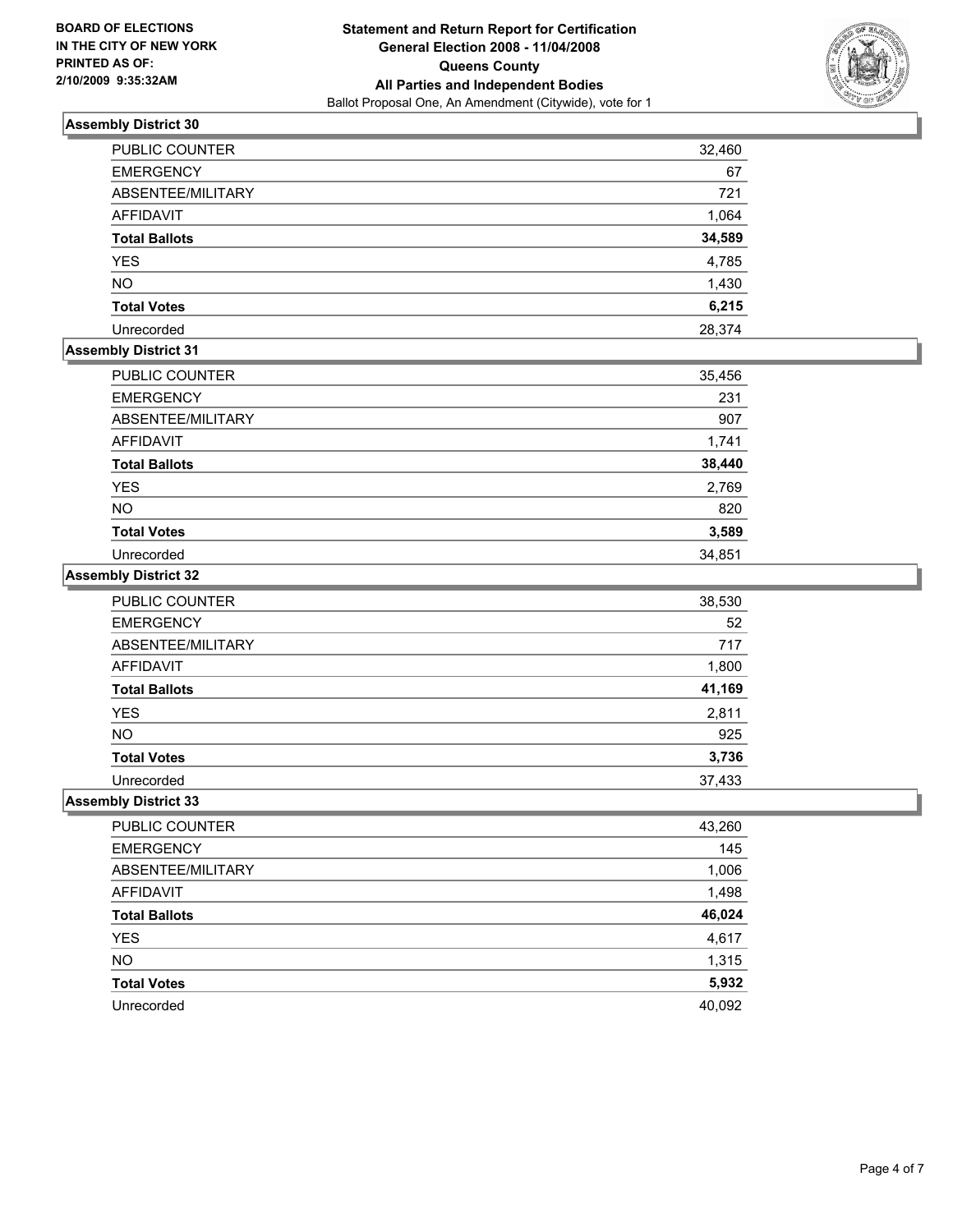

| PUBLIC COUNTER       | 25,309 |
|----------------------|--------|
| <b>EMERGENCY</b>     | 33     |
| ABSENTEE/MILITARY    | 498    |
| <b>AFFIDAVIT</b>     | 925    |
| <b>Total Ballots</b> | 26,952 |
| <b>YES</b>           | 3,035  |
| <b>NO</b>            | 793    |
| <b>Total Votes</b>   | 3,828  |
| Unrecorded           | 23,124 |

## **Assembly District 35**

| PUBLIC COUNTER       | 25,527 |
|----------------------|--------|
| <b>EMERGENCY</b>     | 28     |
| ABSENTEE/MILITARY    | 612    |
| <b>AFFIDAVIT</b>     | 1,021  |
| <b>Total Ballots</b> | 27,318 |
| <b>YES</b>           | 2,356  |
| <b>NO</b>            | 646    |
| <b>Total Votes</b>   | 3,002  |
| Unrecorded           | 24,316 |

#### **Assembly District 36**

| PUBLIC COUNTER       | 33,667 |
|----------------------|--------|
| <b>EMERGENCY</b>     | 12     |
| ABSENTEE/MILITARY    | 754    |
| <b>AFFIDAVIT</b>     | 1,416  |
| <b>Total Ballots</b> | 36,271 |
| <b>YES</b>           | 4,002  |
| <b>NO</b>            | 999    |
| <b>Total Votes</b>   | 5,001  |
| Unrecorded           | 31,270 |

| <b>PUBLIC COUNTER</b> | 29,530 |
|-----------------------|--------|
| <b>EMERGENCY</b>      | 277    |
| ABSENTEE/MILITARY     | 575    |
| AFFIDAVIT             | 1,369  |
| <b>Total Ballots</b>  | 31,938 |
| <b>YES</b>            | 3,647  |
| <b>NO</b>             | 989    |
| <b>Total Votes</b>    | 4,636  |
| Unrecorded            | 27,302 |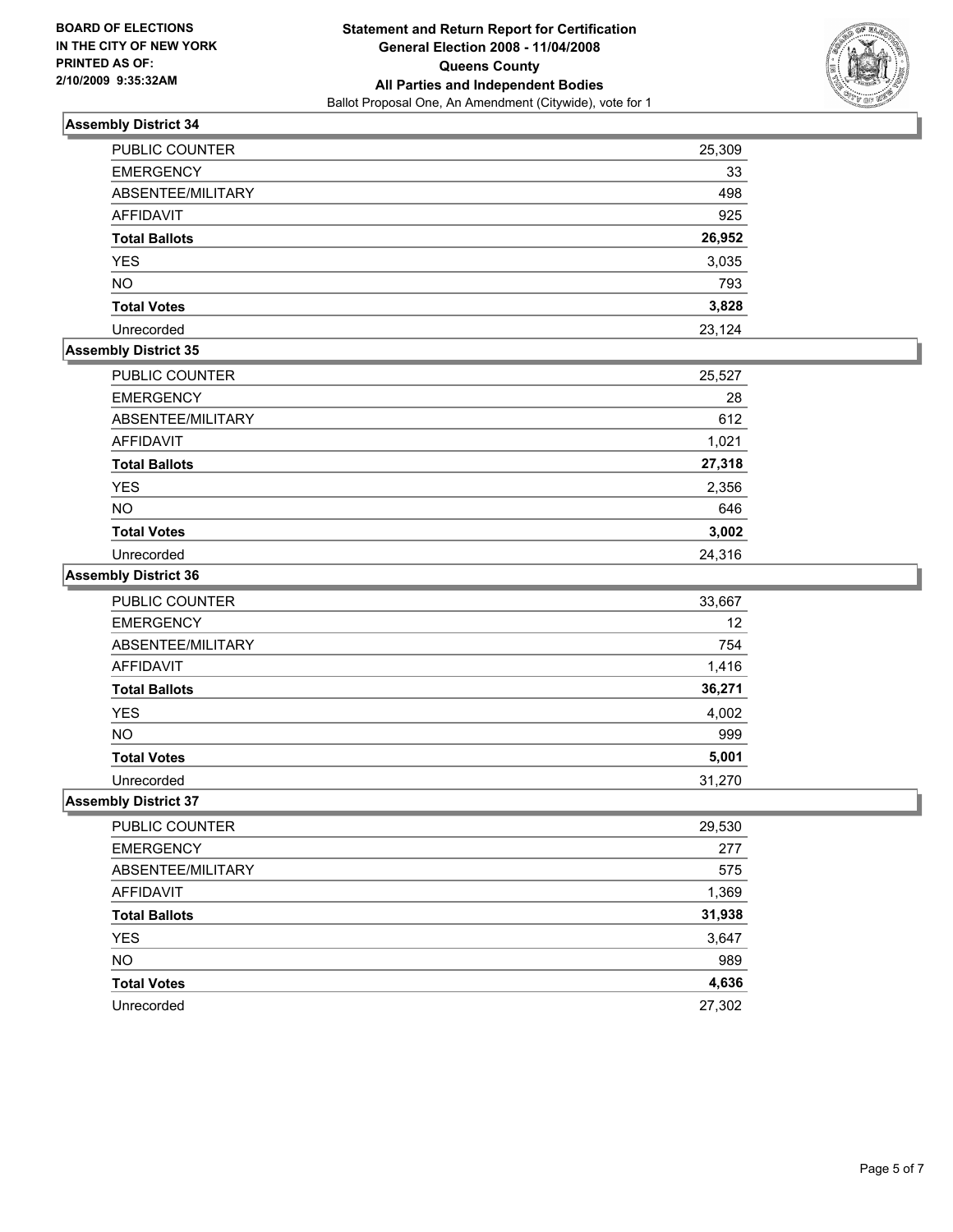

| PUBLIC COUNTER       | 28,214 |
|----------------------|--------|
| <b>EMERGENCY</b>     | 195    |
| ABSENTEE/MILITARY    | 458    |
| <b>AFFIDAVIT</b>     | 1,093  |
| <b>Total Ballots</b> | 30,039 |
| <b>YES</b>           | 4,256  |
| NO.                  | 1,096  |
| <b>Total Votes</b>   | 5,352  |
| Unrecorded           | 24,687 |

| <b>PUBLIC COUNTER</b> | 18,730 |
|-----------------------|--------|
| <b>EMERGENCY</b>      | 64     |
| ABSENTEE/MILITARY     | 326    |
| <b>AFFIDAVIT</b>      | 674    |
| <b>Total Ballots</b>  | 19,912 |
| <b>YES</b>            | 1,699  |
| <b>NO</b>             | 442    |
| <b>Total Votes</b>    | 2,141  |
| Unrecorded            | 17,771 |